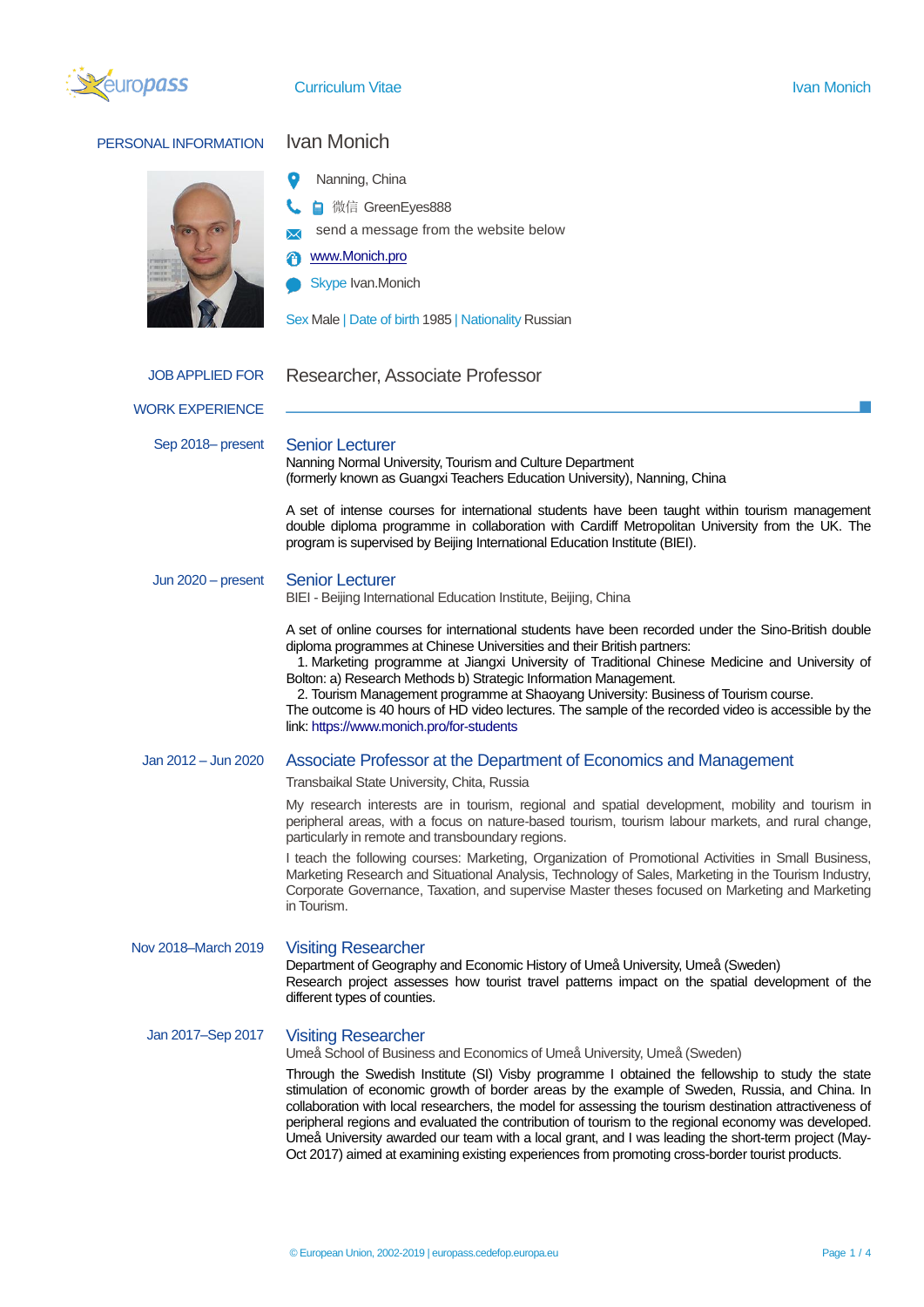

| Sep 2007-Nov 2011             | Ph.D. Research                                                                                                                                                                                                                                                                                                                                                                                                                                                  |
|-------------------------------|-----------------------------------------------------------------------------------------------------------------------------------------------------------------------------------------------------------------------------------------------------------------------------------------------------------------------------------------------------------------------------------------------------------------------------------------------------------------|
|                               | Irkutsk National Research Technical University, Irkutsk (Russia)<br>I defended my Ph.D. on improvement of innovation management of the tourism industry in<br>November 2011 in Irkutsk. My Ph.D. research was focused on the eco-tourism economy in                                                                                                                                                                                                             |
|                               | transboundary regions.<br>Chita State University, Chita (Russia)<br>During my Ph.D. I assisted at the Department of Applied Computer Science and Mathematics<br>the following courses: Search Engines and Databases, Architecture of Operating Systems,                                                                                                                                                                                                         |
|                               | Programming, Marketing in Tourism.<br>Communication University of China, Beijing (China)<br>In 2008, I received a one-year Chinese Scholarship for Ph.D. mobility to gather the original data<br>for my research. I have also obtained the Certificate of Chinese proficiency.                                                                                                                                                                                  |
| Mar 2015-Present              | Member of the Public Council on Tourism<br>Transbaikal Governor's Affairs Department, Chita (Russia)<br>The work is addressing the regional program of tourism development.                                                                                                                                                                                                                                                                                     |
| Sep 2014–Present              | Independent expert in matters of competition for open positions in public<br>authorities<br>Transbaikal Governor's Affairs Department, Chita (Russia)<br>An Independent expert in matters of competition for open positions at the Ministry of Finance of the<br>Transbaikal Region, the Ministry of International Cooperation, Foreign Economic Relations and<br>Tourism of the Transbaikal region.                                                            |
| Jul 2008-Aug 2011             | <b>Head of Inbound Tourism Department</b><br>Tour operator company "Best", Chita (Russia)<br>I was responsible for organizing tour packages for international tourists around Transbaikal region. In<br>2010 we became the Siberian leader in attracting tourists from China.                                                                                                                                                                                   |
| <b>EDUCATION AND TRAINING</b> |                                                                                                                                                                                                                                                                                                                                                                                                                                                                 |
| 19 Jan 2016                   | Awarded an Academic Title of Associate Professor in Economics (Docent)                                                                                                                                                                                                                                                                                                                                                                                          |
|                               | The Ministry of Education and Science of the Russian Federation, Moscow (Russia)                                                                                                                                                                                                                                                                                                                                                                                |
|                               | - The Diploma was issued by the order of the Ministry of Education and Science of the Russian<br>Federation (January 19, 2016 № 3/нк-2).                                                                                                                                                                                                                                                                                                                        |
| Dec 2016                      | Traineeship on teaching financial subjects in English (Certificate of Participation)                                                                                                                                                                                                                                                                                                                                                                            |
|                               | Umeå School of Business and Economics, Umeå (Sweden)                                                                                                                                                                                                                                                                                                                                                                                                            |
|                               | - Traineeship in accordance with the ERASMUS+ program on teaching financial subjects in English:<br>Risk Management, Marketing.                                                                                                                                                                                                                                                                                                                                 |
| Oct 2016                      | The traineeship in Japan on "Kaizen in the services" (Certificate of Participation)                                                                                                                                                                                                                                                                                                                                                                             |
|                               | Ministry of Foreign Affairs of Japan (MOFA), Tokyo (Japan)                                                                                                                                                                                                                                                                                                                                                                                                      |
| Mar 2015                      | - The traineeship was organized in cooperation between the Ministry of Foreign Affairs of Japan and<br>the Ministry of Economic Development of the Russian Federation to strengthen the collaboration in<br>delivering innovative ideas from research to implementation. We have visited and obtained the<br>experience from 16 companies, including the Nissan plant.<br>Traineeship in Didactics and current topics in Finance (Certificate of Participation) |
|                               | University of Applied Sciences BFI, Vienna (Austria)                                                                                                                                                                                                                                                                                                                                                                                                            |
| 27 Apr 2008                   | . I was involved in the project TEMPUS IV "Strengthening of higher education in the field of Finance in<br>Siberia and the Far East of Russia" on the side of the Transbaikal State University.<br>Certificate of Chinese Proficiency (HSK, B1)                                                                                                                                                                                                                 |
|                               | The State Commission of the Chinese Proficiency Test, Beijing (China)                                                                                                                                                                                                                                                                                                                                                                                           |
| Sep 2002-Jun 2007             | Obtained the diploma of the Specialist in "Computer science and Automatic<br><b>System Software"</b>                                                                                                                                                                                                                                                                                                                                                            |
|                               | Chita State University, Chita (Russia)                                                                                                                                                                                                                                                                                                                                                                                                                          |
|                               | - As a graduation project, I developed the Software for Phonetic and Semantic Analysis for Chinese-<br>English-Russian Languages. After graduation, the software was officially registered in the Russian                                                                                                                                                                                                                                                       |

Rospatent base for Computer Programs under the number 2007613155 as intellectual property.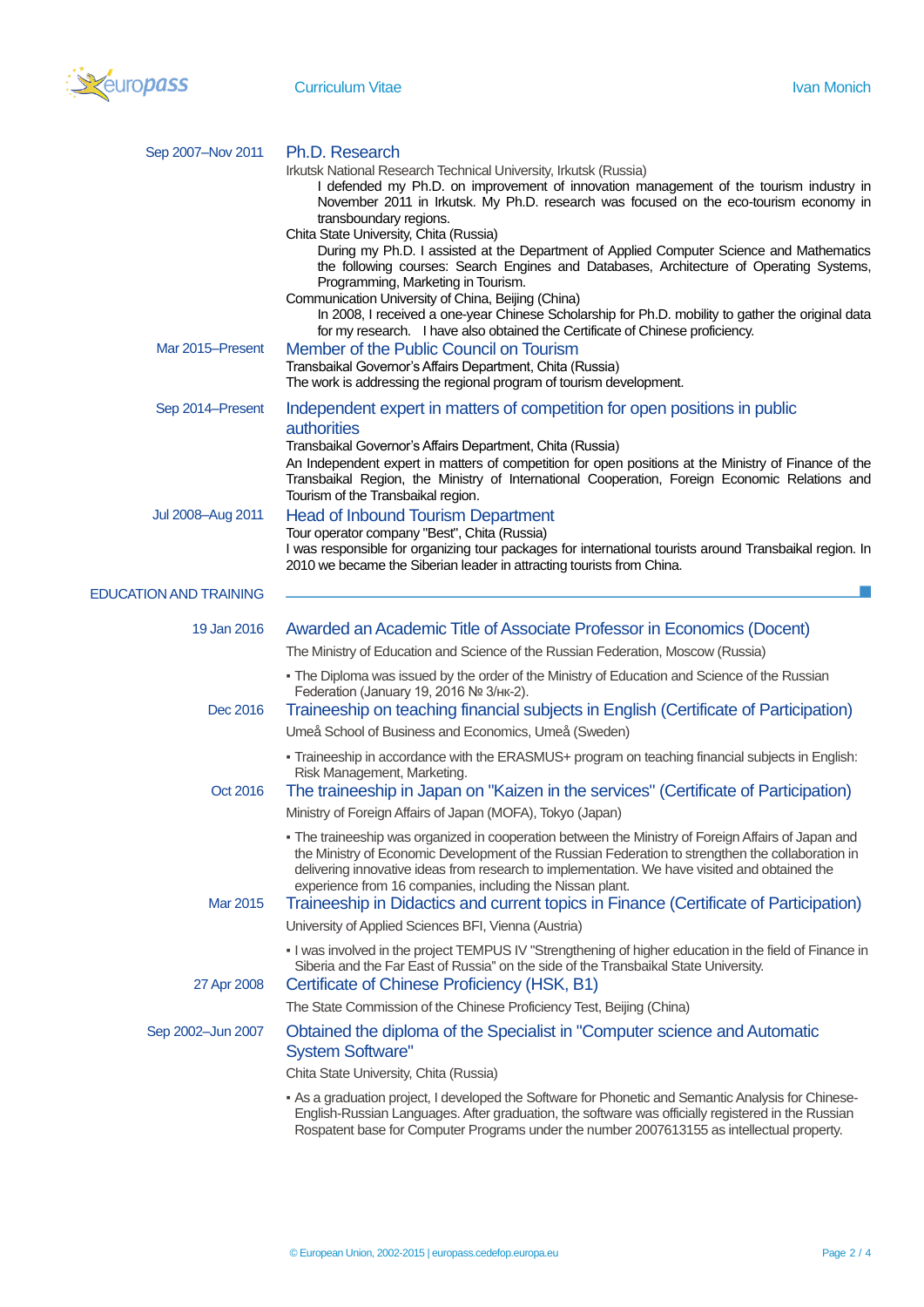

| <b>PERSONAL SKILLS</b>             |                                                                                                                                                                                                                                                                                                                                                                                                                                               |
|------------------------------------|-----------------------------------------------------------------------------------------------------------------------------------------------------------------------------------------------------------------------------------------------------------------------------------------------------------------------------------------------------------------------------------------------------------------------------------------------|
| Languages                          | English (fluent), Russian (mother tongue), Chinese (HSK 4), Swedish (A2)                                                                                                                                                                                                                                                                                                                                                                      |
| <b>Communication skills</b>        | Working on interdisciplinary Ph.D. research, having practical skill in tourism, being involved in three<br>international projects have widened my knowledge in tourism, economics, ethics, regional<br>development, and marketing. Cooperation with numerous experts from different environments and<br>cultural backgrounds greatly enriched my professional life and my personality, improved my<br>communication and analytical abilities. |
|                                    | Good verbal communication and presentation skills gained through my experience as a researcher. I<br>am able to establish strong relationships with colleagues; together we achieve joint goals.                                                                                                                                                                                                                                              |
| Organisational / managerial skills | Meeting Deadlines (In 2012 during the University accreditation, I was in charge of making weekly<br>reports on progress for University top managers)                                                                                                                                                                                                                                                                                          |
|                                    | Leadership (during the Tempus project, I was responsible for a team of 5 people. Being a head of<br>Inbound Tourism Department I was managing 15 people)                                                                                                                                                                                                                                                                                      |
|                                    | Good oral communication and public speaking skills have been obtained through delivering Master's<br>level lectures, conference attending.                                                                                                                                                                                                                                                                                                    |
| Job-related skills                 | I have an ability to handle large datasets and conduct expert data analyses, the confidence to make<br>decisions independently acting upon tasks and reporting in the given time frame. I am an analytical<br>thinker and critical problem solver, excellent time manager with the ability to be an independent<br>researcher as well as valuable team member.                                                                                |
|                                    | So far, I have 31 publications, including four manuals and 20 scientific publications, patents and<br>other intellectual properties. I regularly participate in international, national and regional scientific and<br>practical conferences.                                                                                                                                                                                                 |
| <b>Digital competence</b>          | I am able to build complex economic models and implement them by writing the execute code in a<br>programming language C++, C#, and python. Created applications can work online in order within a<br>paradigm of SaaS. I also have a knowledge of Minitab and SPSS.                                                                                                                                                                          |
| <b>ADDITIONAL INFORMATION</b>      |                                                                                                                                                                                                                                                                                                                                                                                                                                               |
| <b>Presentations</b>               | In 2017 I have delivered three talks in Sweden on tourism topic at Umeå School of Business and<br>Economics (USBE), the Centre for Environmental and Resource Economics (CERE), and<br>Geographical Department of Umeå University. Visited Malmö, Stockholm and Lund Universities.                                                                                                                                                            |
| Projects                           | Cross-border tourism development in the Umeå - Vaasa region. The initiator and principal<br>researcher in charge of gathering and analysing information (May-Oct 2017).                                                                                                                                                                                                                                                                       |
|                                    | Erasmus+. Teaching mobility. University stuff exchange between Umeå University and Transbaikal<br>State University. (Jan-Dec 2016).                                                                                                                                                                                                                                                                                                           |
|                                    | Tempus IV, «Strengthening of higher education in the field of Finance in Siberia and the Far East of<br>Russia". Lecturer and coordinator from Transbaikal State University side in charge of updating the<br>syllabuses to run the double diploma Master program in Finance between Umeå University and<br>Transbaikal State University (2014-2016).                                                                                         |
|                                    | Additional information about the projects, received grants and papers could be found on my website<br>https://www.monich.pro/projects-grants-en                                                                                                                                                                                                                                                                                               |